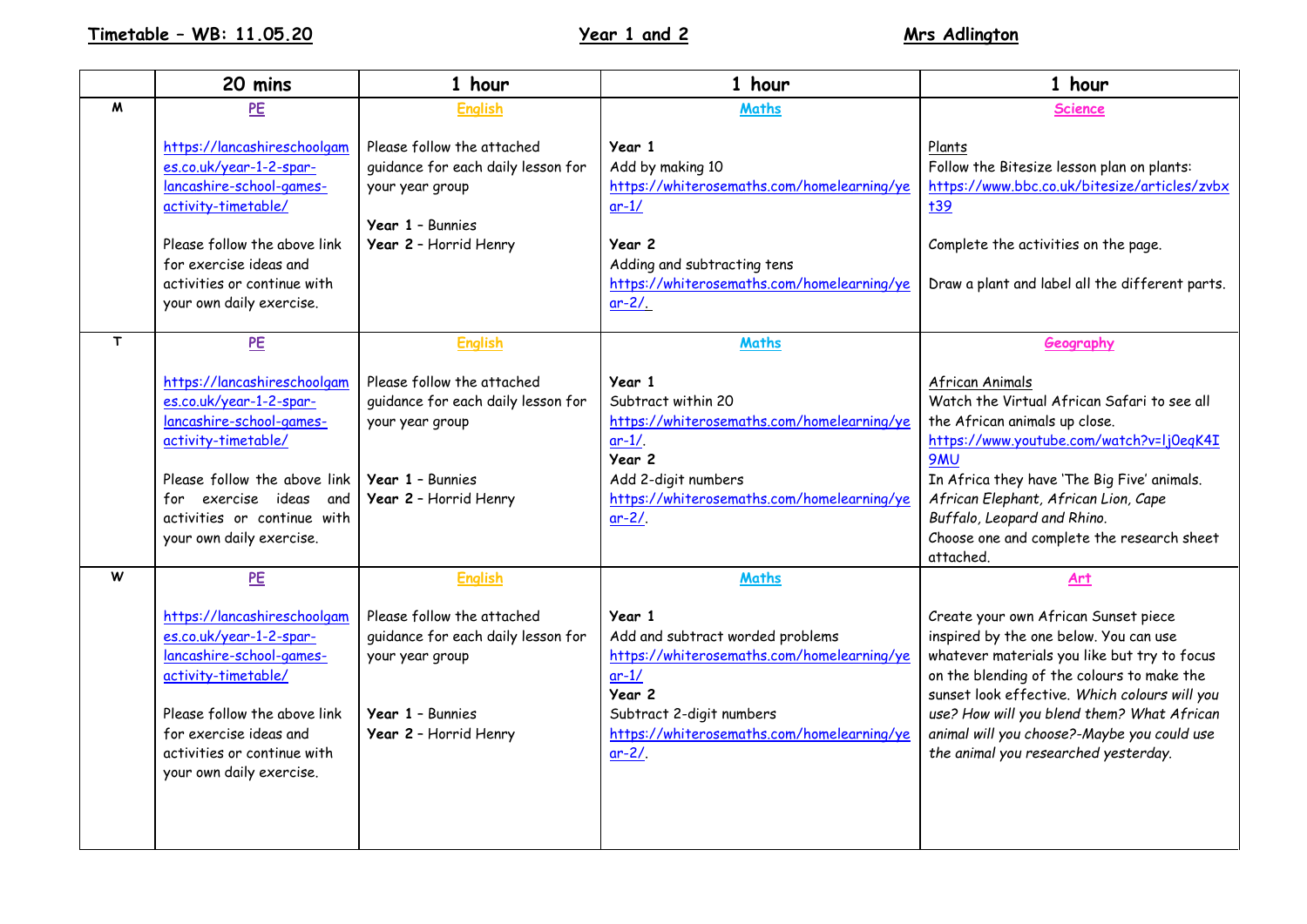| <b>Th</b> | PE<br><b>English</b>                                           |                                    | <b>Maths</b>                               | <b>RE</b>                                      |  |  |  |
|-----------|----------------------------------------------------------------|------------------------------------|--------------------------------------------|------------------------------------------------|--|--|--|
|           | https://lancashireschoolgam                                    |                                    |                                            |                                                |  |  |  |
|           | es.co.uk/year-1-2-spar-                                        | Please follow the attached         | Year 1                                     | Spread the Word - Holy Spirit                  |  |  |  |
|           | lancashire-school-games-<br>guidance for each daily lesson for |                                    | Compare number sentences                   | Look up different symbols and pictures that    |  |  |  |
|           | activity-timetable/<br>your year group                         |                                    | https://whiterosemaths.com/homelearning/ye | represent the Holy Spirit. Choose one and      |  |  |  |
|           |                                                                |                                    | $ar-1/$                                    | draw/create your own representation of it.     |  |  |  |
|           | Please follow the above link                                   | Year 1 - Bunnies                   |                                            | Write a positive                               |  |  |  |
|           | Year 2 - Horrid Henry<br>for exercise ideas and                |                                    | Year 2                                     | word or message to                             |  |  |  |
|           | activities or continue with                                    |                                    | Bonds to 100 (tens and ones)               | share with others<br>during this unusual       |  |  |  |
|           | your own daily exercise.                                       |                                    | https://whiterosemaths.com/homelearning/ye |                                                |  |  |  |
|           |                                                                |                                    | $ar-2/$ .                                  | time.                                          |  |  |  |
|           |                                                                |                                    |                                            | -You could use pencils. felts, paint, collage, |  |  |  |
|           |                                                                |                                    |                                            | computer, window art, a letter etc.            |  |  |  |
|           |                                                                |                                    |                                            |                                                |  |  |  |
|           |                                                                |                                    |                                            |                                                |  |  |  |
| F         | PE                                                             | <b>English</b>                     | <b>Maths</b>                               | Computing                                      |  |  |  |
|           | https://lancashireschoolgam                                    |                                    |                                            | Coding                                         |  |  |  |
|           | es.co.uk/year-1-2-spar-                                        | Please follow the attached         | Year 1                                     | Follow the lesson plan on:                     |  |  |  |
|           | lancashire-school-games-                                       | guidance for each daily lesson for | Friday challenge                           | https://www.bbc.co.uk/bitesize/articles/zmp    |  |  |  |
|           | activity-timetable/                                            | your year group                    | https://whiterosemaths.com/homelearning/ye | 98x <sub>s</sub>                               |  |  |  |
|           |                                                                |                                    | $ar-1/$ .                                  | Complete the activities on this page.          |  |  |  |
|           | Please follow the above link                                   | Year 1 - Bunnies                   |                                            |                                                |  |  |  |
|           | for exercise ideas and                                         | Year 2 - Horrid Henry              | Year <sub>2</sub>                          | If you want more practice, log onto purple     |  |  |  |
|           | activities or continue with                                    |                                    | Friday challenge                           | mash and complete the coding to-do I have      |  |  |  |
|           | your own daily exercise.                                       |                                    | https://whiterosemaths.com/homelearning/ye | set you.                                       |  |  |  |
|           |                                                                |                                    | $ar-2/$ .                                  |                                                |  |  |  |
|           |                                                                |                                    |                                            |                                                |  |  |  |

**Reading**: Read for 10 minutes each day. You can access lots of online books on<https://home.oxfordowl.co.uk/>

## **Home Learning Tips**

LPDS TV has been devised for teachers, parents and children, offering short and simple tips, games and activities to keep children engaged with home learning.

Each episode lasts around 10 minutes and will be available for free on the Learning Excellence YouTube channel and Facebook page on a weekly basis.

Episode Four will go live at 9.30am on Monday 11th May and will feature 'maths magic - mystery number' with Andrew Taylor, 'square lashing outdoors' with Glenn Swindlehurst, 'building a mini pond' with Steven Kenyon and 'the owl and the pussycat' with Janet Gough. Lancashire Professional Development Service (LPDS) are a team of experienced and nationally recognised Teaching and Learning Consultants, supporting the primary curriculum. Tune in next week for more exciting features. www.lancashire.gov.uk/lpds

<https://www.youtube.com/watch?v=1Mby07GJatw>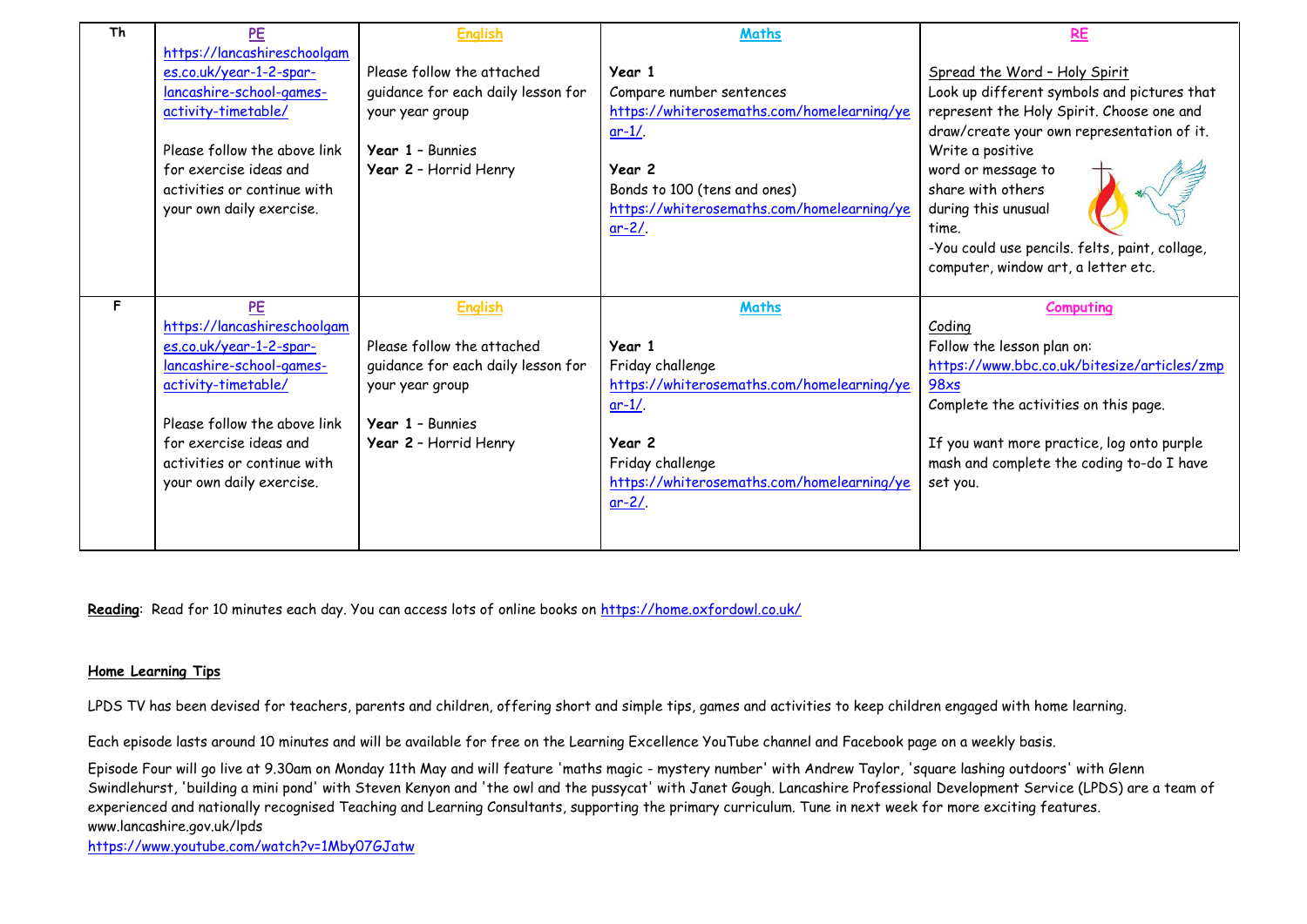| The Big Five Research Sheet |               |                |           |                                |       |                   |                |  |
|-----------------------------|---------------|----------------|-----------|--------------------------------|-------|-------------------|----------------|--|
|                             |               |                |           |                                |       |                   |                |  |
|                             |               |                |           |                                |       |                   |                |  |
|                             |               |                |           |                                |       |                   |                |  |
|                             |               |                |           |                                |       |                   |                |  |
|                             | $\frac{1}{2}$ | <b>Weight:</b> | Lifespan: | (where it<br>Habitat<br>j<br>S | Food: | Special features: | Amazing facts: |  |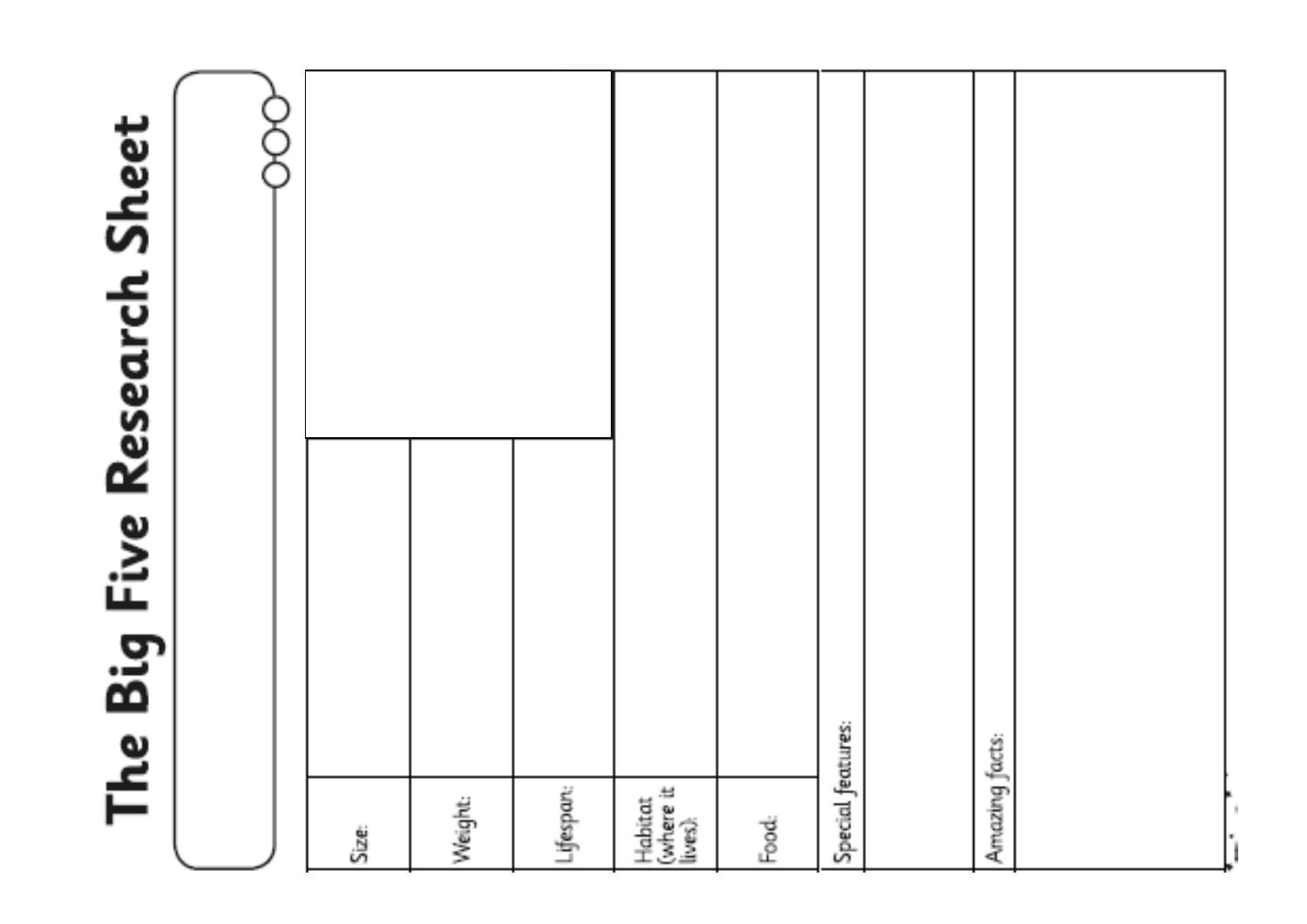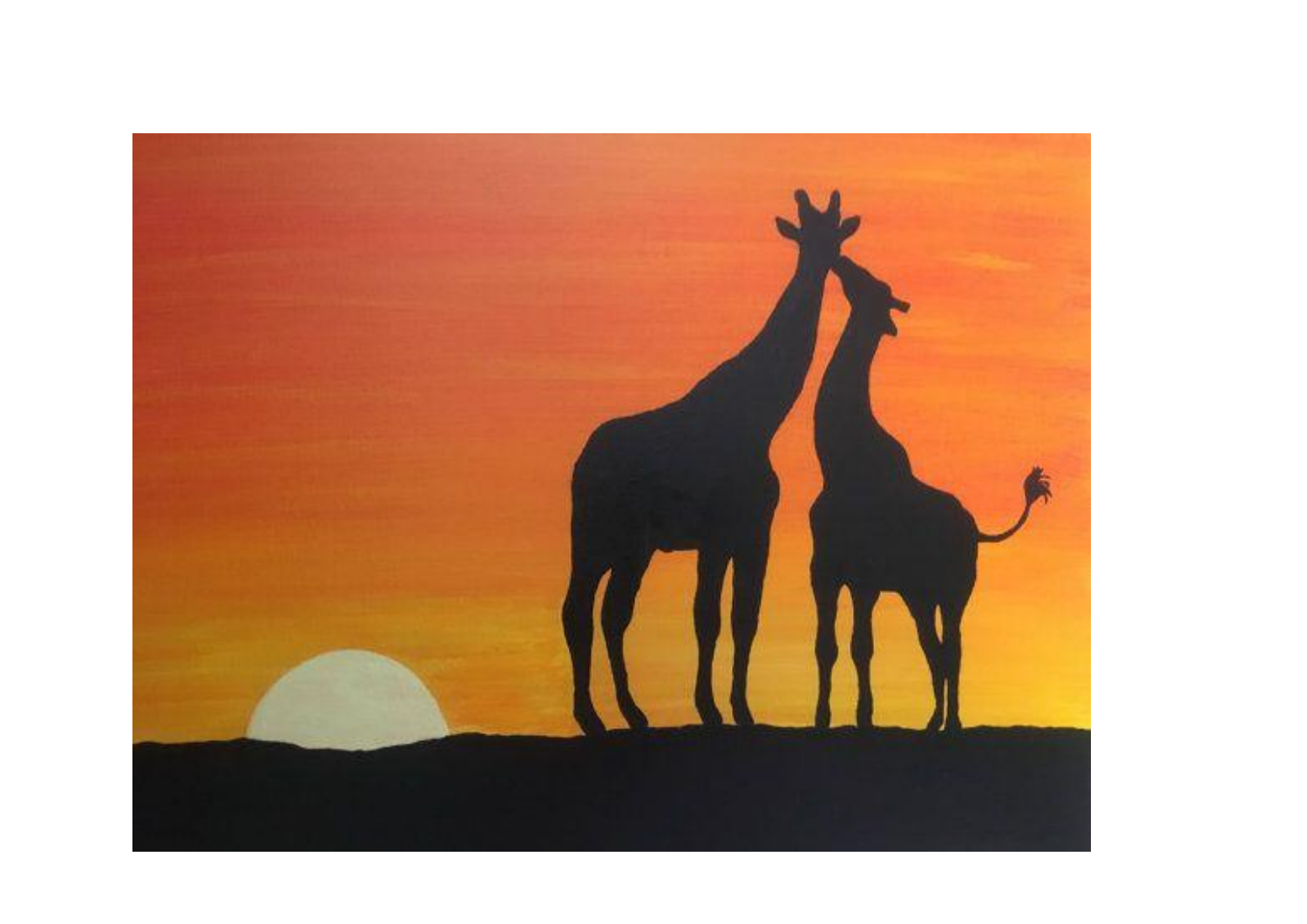